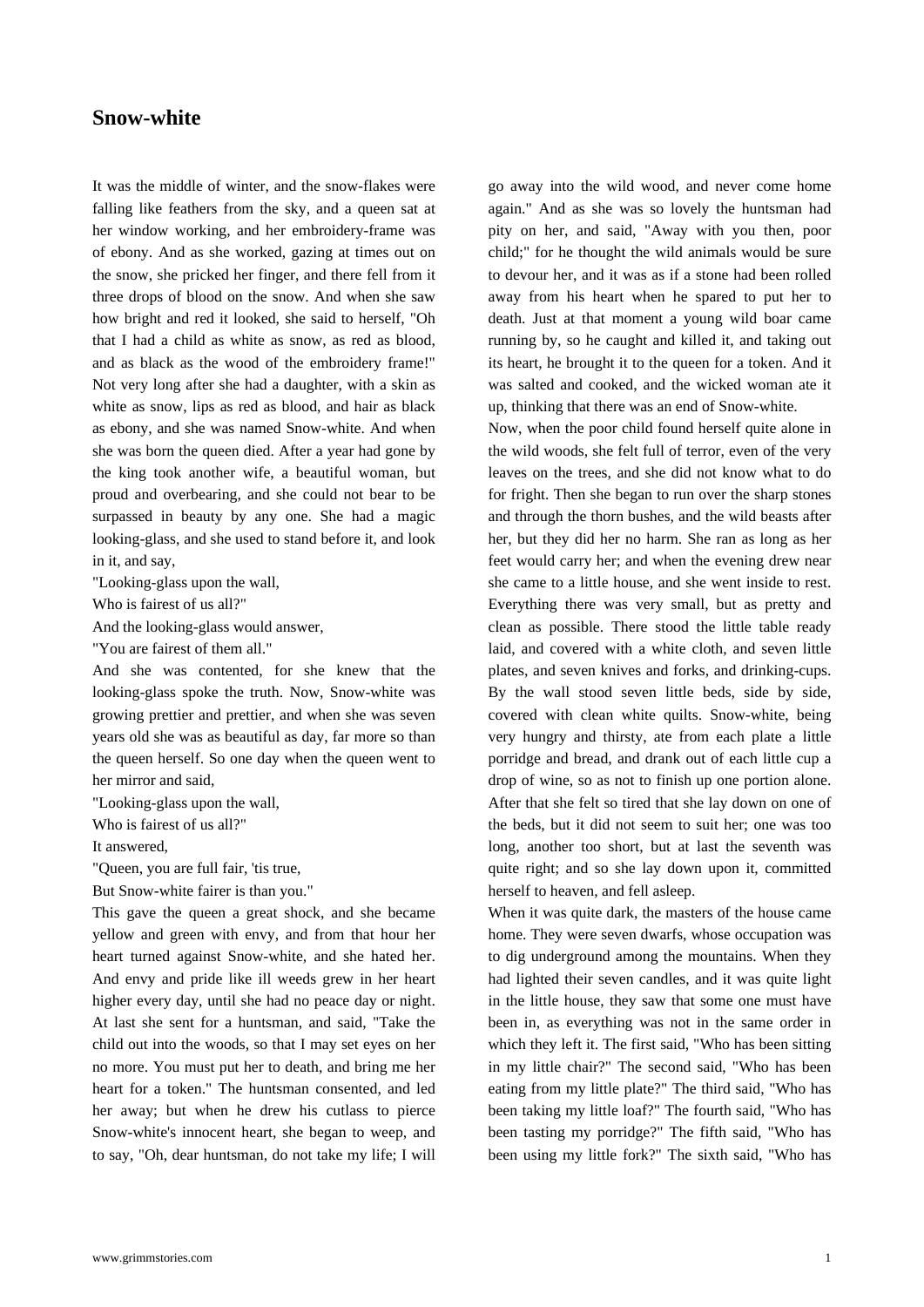been cutting with my little knife?" The seventh said, "Who has been drinking from my little cup?" Then the first one, looking round, saw a hollow in his bed, and cried, "Who has been lying on my bed?" And the others came running, and cried, "Some one has been on our beds too!" But when the seventh looked at his bed, he saw little Snow-white lying there asleep. Then he told the others, who came running up, crying out in their astonishment, and holding up their seven little candles to throw a light upon Snow-white. "O goodness! O gracious!" cried they, "what beautiful child is this?" and were so full of joy to see her that they did not wake her, but let her sleep on. And the seventh dwarf slept with his comrades, an hour at a time with each, until the night had passed. When it was morning, and Snow-white awoke and saw the seven dwarfs, she was very frightened; but they seemed quite friendly, and asked her what her name was, and she told them; and then they asked how she came to be in their house. And she related to them how her step-mother had wished her to be put to death, and how the huntsman had spared her life, and how she had run the whole day long, until at last she had found their little house. Then the dwarfs said, "If you will keep our house for us, and cook, and wash, and make the beds, and sew and knit, and keep everything tidy and clean, you may stay with us, and you shall lack nothing." - "With all my heart," said Snow-white; and so she stayed, and kept the house in good order. In the morning the dwarfs went to the mountain to dig for gold; in the evening they came home, and their supper had to be ready for them. All the day long the maiden was left alone, and the good little dwarfs warned her, saying, "Beware of your step-mother, she will soon know you are here. Let no one into the house." Now the queen, having eaten Snow-white's heart, as she supposed, felt quite sure that now she was the first and fairest, and so she came to her mirror, and said,

"Looking-glass upon the wall,

Who is fairest of us all?"

And the glass answered,

"Queen, thou art of beauty rare,

But Snow-white living in the glen

With the seven little men

Is a thousand times more fair."

Then she was very angry, for the glass always spoke the truth, and she knew that the huntsman must have deceived her, and that Snow-white must still be living. And she thought and thought how she could manage to make an end of her, for as long as she was not the fairest in the land, envy left her no rest. At last she thought of a plan; she painted her face and dressed herself like an old pedlar woman, so that no one would have known her. In this disguise she went across the seven mountains, until she came to the house of the seven little dwarfs, and she knocked at the door and cried, "Fine wares to sell! fine wares to sell!" Snow-white peeped out of the window and cried, "Good-day, good woman, what have you to sell?" - "Good wares, fine wares," answered she, "laces of all colours;"and she held up a piece that was woven of variegated silk. "I need not be afraid of letting in this good woman," thought Snow-white, and she unbarred the door and bought the pretty lace. "What a figure you are, child!" said the old woman, "come and let me lace you properly for once." Snow-white, suspecting nothing, stood up before her, and let her lace her with the new lace; but the old woman laced so quick and tight that it took Snow-white's breath away, and she fell down as dead. "Now you have done with being the fairest," said the old woman as she hastened away. Not long after that, towards evening, the seven dwarfs came home, and were terrified to see their dear Snow-white lying on the ground, without life or motion; they raised her up, and when they saw how tightly she was laced they cut the lace in two; then she began to draw breath, and little by little she returned to life. When the dwarfs heard what had happened they said, "The old pedlar woman was no other than the wicked queen; you must beware of letting any one in when we are not here!" And when the wicked woman got home she went to her glass and said,

"Looking-glass against the wall,

Who is fairest of us all?"

And it answered as before,

"Queen, thou art of beauty rare,

But Snow-white living in the glen

With the seven little men

Is a thousand times more fair."

When she heard that she was so struck with surprise that all the blood left her heart, for she knew that Snow-white must still be living. "But now," said she, "I will think of something that will be her ruin." And by witchcraft she made a poisoned comb. Then she dressed herself up to look like another different sort of old woman. So she went across the seven mountains and came to the house of the seven dwarfs, and knocked at the door and cried, "Good wares to sell!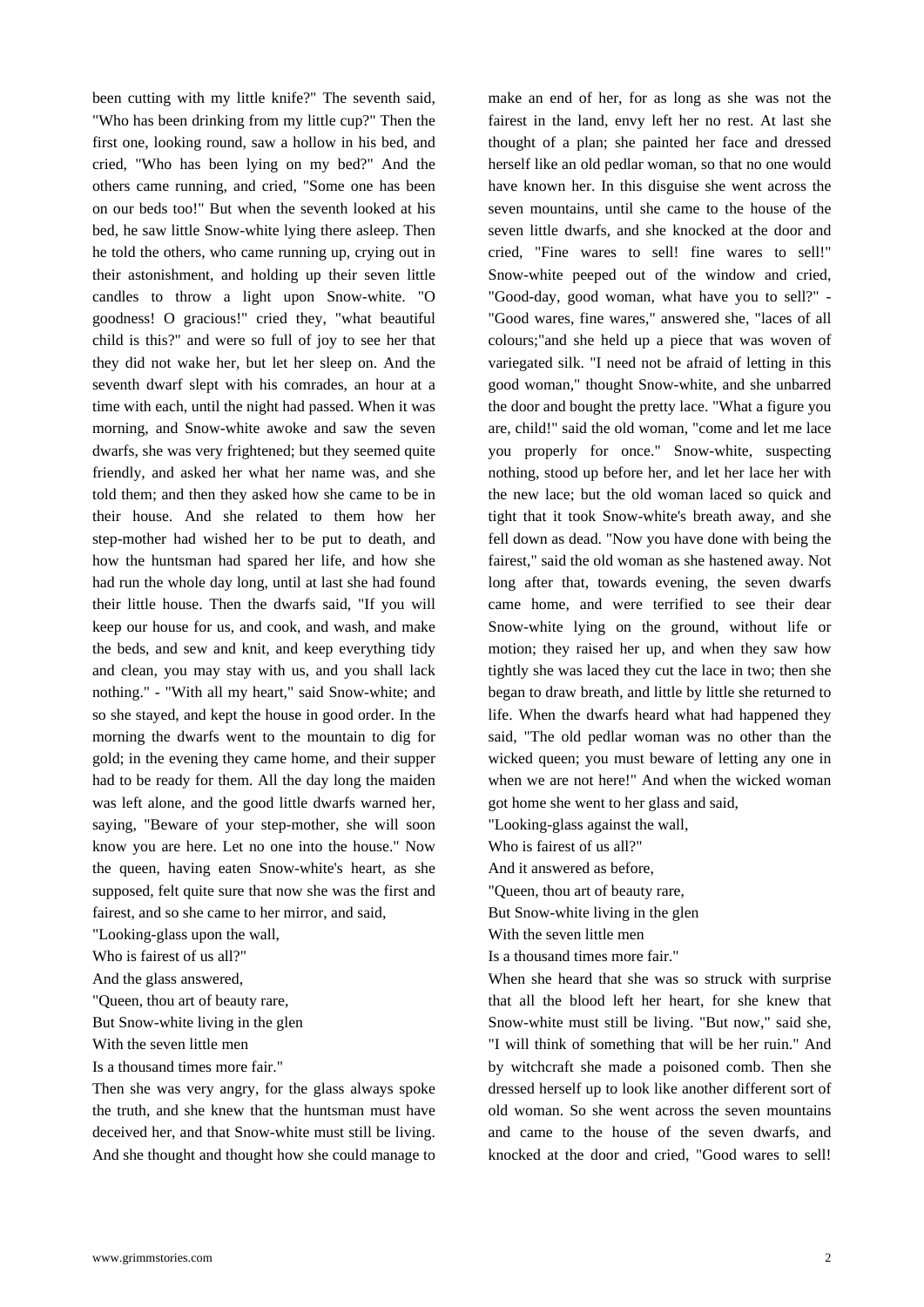good wares to sell!" Snow-white looked out and said, "Go away, I must not let anybody in." - "But you are not forbidden to look," said the old woman, taking out the poisoned comb and holding it up. It pleased the poor child so much that she was tempted to open the door; and when the bargain was made the old woman said, "Now, for once your hair shall be properly combed." Poor Snow-white, thinking no harm, let the old woman do as she would, but no sooner was the comb put in her hair than the poison began to work, and the poor girl fell down senseless. "Now, you paragon of beauty," said the wicked woman, "this is the end of you," and went off. By good luck it was now near evening, and the seven little dwarfs came home. When they saw Snow-white lying on the ground as dead, they thought directly that it was the step-mother's doing, and looked about, found the poisoned comb, and no sooner had they drawn it out of her hair than Snow-white came to herself, and related all that had passed. Then they warned her once more to be on her guard, and never again to let any one in at the door. And the queen went home and stood before the looking-glass and said,

"Looking-glass against the wall,

Who is fairest of us all?"

And the looking-glass answered as before,

"Queen, thou art of beauty rare,

But Snow-white living in the glen

With the seven little men

Is a thousand times more fair."

When she heard the looking-glass speak thus she trembled and shook with anger. "Snow-white shall die," cried she, "though it should cost me my own life!" And then she went to a secret lonely chamber, where no one was likely to come, and there she made a poisonous apple. It was beautiful to look upon, being white with red cheeks, so that any one who should see it must long for it, but whoever ate even a little bit of it must die. When the apple was ready she painted her face and clothed herself like a peasant woman, and went across the seven mountains to where the seven dwarfs lived. And when she knocked at the door Snow-white put her head out of the window and said, "I dare not let anybody in; the seven dwarfs told me not." - "All right," answered the woman; "I can easily get rid of my apples elsewhere. There, I will give you one." - "No," answered Snow-white, "I dare not take anything." - "Are you afraid of poison?" said the woman, "look here, I will cut the apple in two pieces; you shall have the red side, I will have the white one." For the apple was so cunningly made, that all the poison was in the rosy half of it. Snow-white longed for the beautiful apple, and as she saw the peasant woman eating a piece of it she could no longer refrain, but stretched out her hand and took the poisoned half. But no sooner had she taken a morsel of it into her mouth than she fell to the earth as dead. And the queen, casting on her a terrible glance, laughed aloud and cried, "As white as snow, as red as blood, as black as ebony! this time the dwarfs will not be able to bring you to life again." And when she went home and asked the looking-glass,

"Looking-glass against the wall,

Who is fairest of us all?"

at last it answered,

"You are the fairest now of all."

Then her envious heart had peace, as much as an envious heart can have. The dwarfs, when they came home in the evening, found Snow-white lying on the ground, and there came no breath out of her mouth, and she was dead. They lifted her up, sought if anything poisonous was to be found, cut her laces, combed her hair, washed her with water and wine, but all was of no avail, the poor child was dead, and remained dead. Then they laid her on a bier, and sat all seven of them round it, and wept and lamented three whole days. And then they would have buried her, but that she looked still as if she were living, with her beautiful blooming cheeks. So they said, "We cannot hide her away in the black ground." And they had made a coffin of clear glass, so as to be looked into from all sides, and they laid her in it, and wrote in golden letters upon it her name, and that she was a king's daughter. Then they set the coffin out upon the mountain, and one of them always remained by it to watch. And the birds came too, and mourned for Snow-white, first an owl, then a raven, and lastly, a dove. Now, for a long while Snow-white lay in the coffin and never changed, but looked as if she were asleep, for she was still as' white as snow, as red as blood, and her hair was as black as ebony. It happened, however, that one day a king's son rode through the wood and up to the dwarfs' house, which was near it. He saw on the mountain the coffin, and beautiful Snow-white within it, and he read what was written in golden letters upon it. Then he said to the dwarfs, "Let me have the coffin, and I will give you whatever you like to ask for it." But the dwarfs told him that they